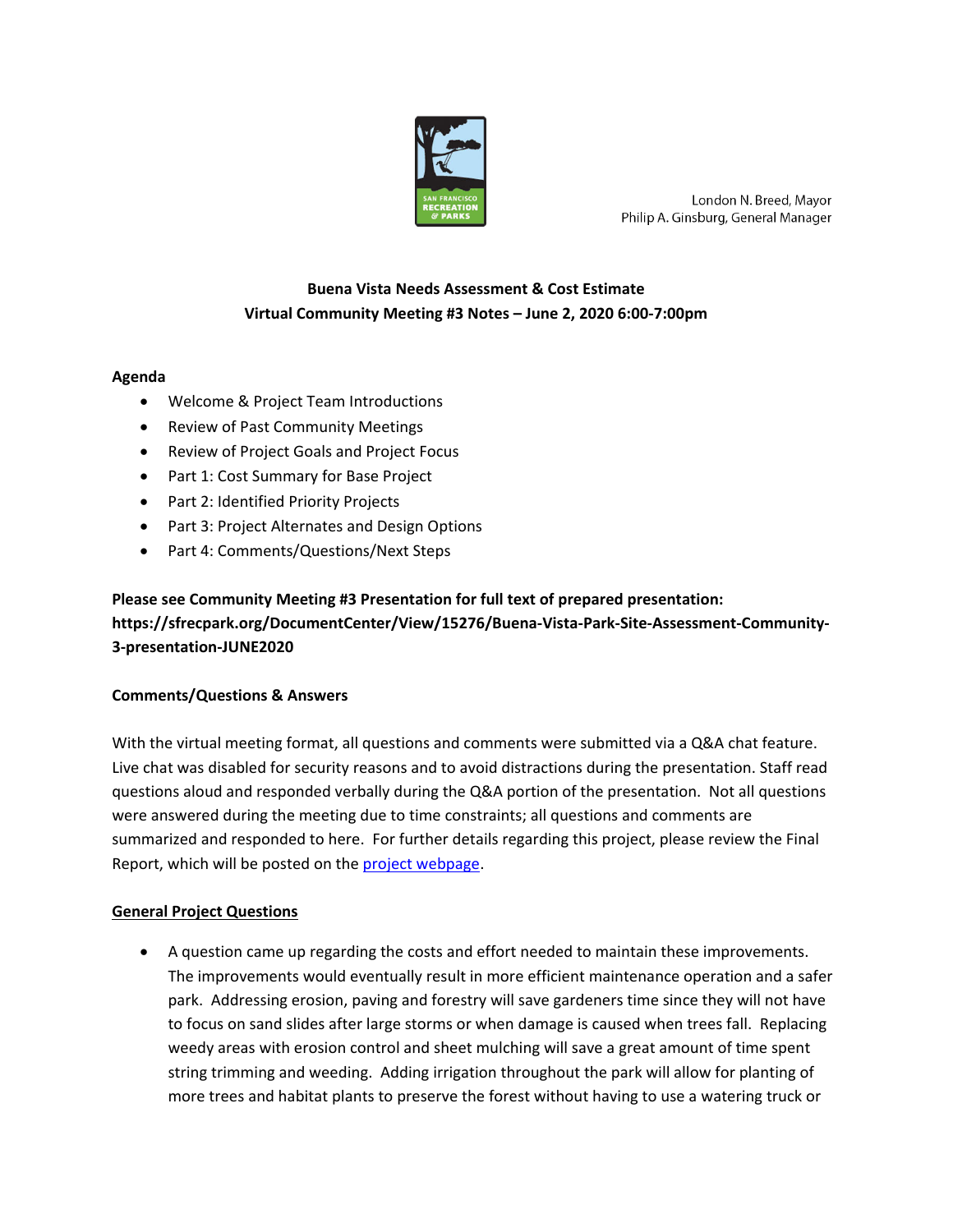pulling multiple lengths of hoses which can cause gardener injury. General maintenance of the park has increased over the last few years. Community members are welcome to join volunteer days when they resume. BVNA hosts a volunteer effort every 3rd Saturday of the month. We look forward to when we can resume these activities again because they make a huge impact on the park

- There was a question regarding how long the project will take and when it will happen. The cost estimate is based on the assumption that construction will start in early 2023 and would span for over 4 years. However, that timeline is for the entire base project identified. Projects will be selected and carried out in phases as funding become available. Before any project starts staff will communicate to the community about specific construction schedules.
- There was a question regarding how Miller Company Landscape Architecture was selected as the project landscape architect. There was an open RFP process for this professional service contract and Miller Company was the best candidate.
- A question came up regarding why the plans call for the replacement of stairs, instead of repairing them. The rustic stairs are deteriorating and falling apart due to decay and erosion. Realignment with the park's hillside contours is recommended. Historic entry stairs have cracks, and the walls are patched up and potentially moving away from the stairs due to erosion.
- A comment was made regarding how the central overlook is one of the best aspects of the park and more seating and group areas should be included.
- A question came up regarding how changing values and desires for the park will be addressed. BVNA will continue their efforts on engaging with the community members and RPD will continue outreach to public so feedback received will be incorporated into planned improvements.
- A comment was made about the large number of young families in the area and what will be done to attract children and families to enjoy the park. The park offers many features that are of interest to children including the natural beauty and biodiversity which can be enjoyed from the paths and trails, and the improved playground.
- A question came up regarding whether the park's water supply can be connected to the recycled water line currently installed along the Panhandle, on Oak Street. There are not any plans to connect Buena Vista to the Golden Gate Park water system at Oak Street. Doing so would be quite expensive and was not in the consideration when designing the capacity of the GGP system.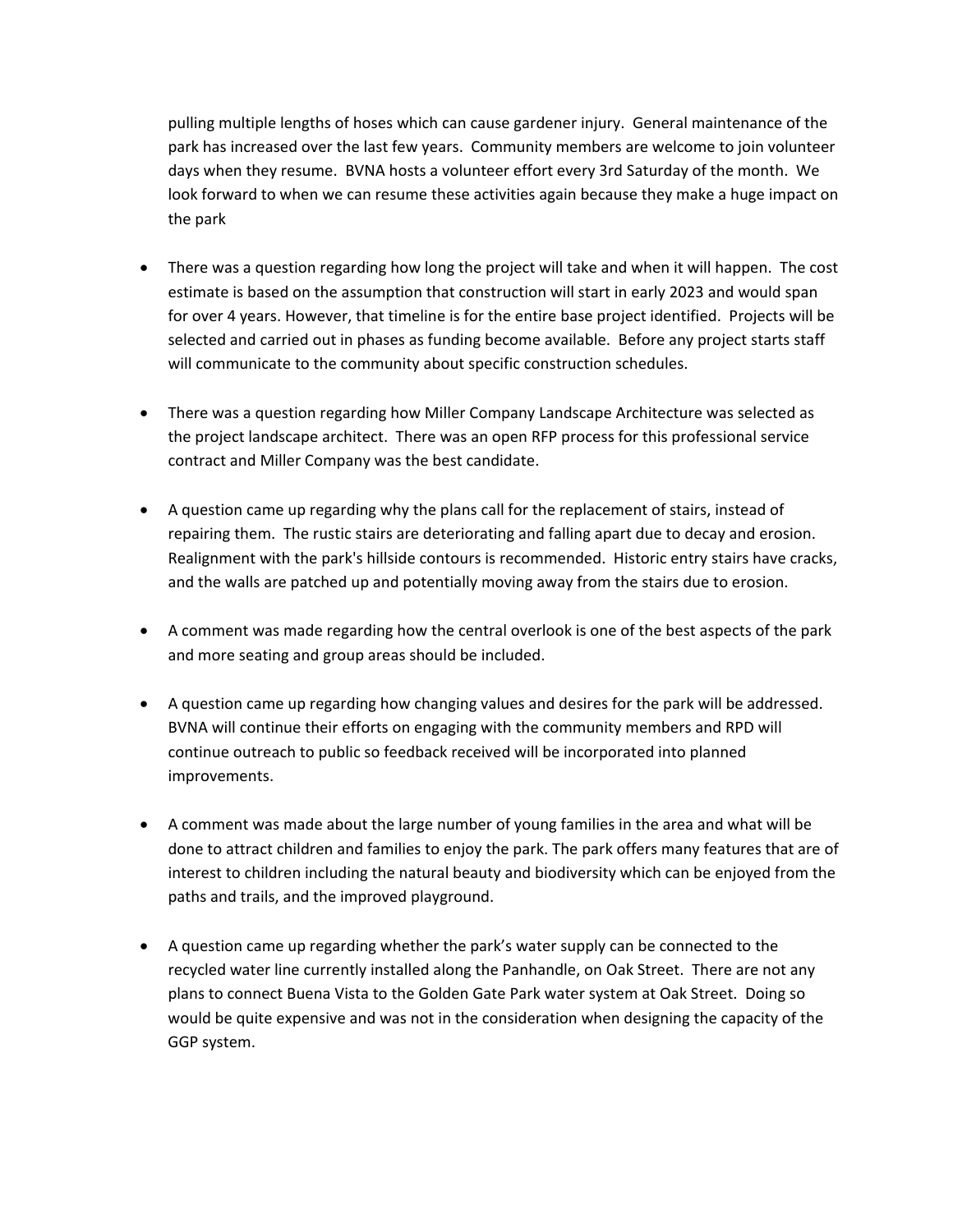- Questions were raised regarding adding a restroom and a second drinking fountain to the park. While the project team understands the need for these amenities, they are not under consideration at this time due to cost considerations.
- A question was raised regarding connecting Buena Vista to other nearby parks. This project was only focused on the internal issues of Buena Vista Park, although the Bay Area Ridge Trail does connect Buena Vista Park to the Panhandle.
- A question came up about the material choices used for the pathways, etc., with regard to how long they will last. We are planning on using materials that have held up over time at other City parks, including Park Tread.
- A concern was raised about social trails. The removal of these social trails is covered in the trails related scope of work.
- A question was raised over the park's designation as an urban bird refuge. The recommended planting lists take into account wildlife habitat, especially for birds, and is based on our habitat ecologist's recommendation.
- A comment was raised about an interest to focus on replanting and enhancing the flora of the park over infrastructure and hardscape improvements. Reforestation and planting are one of the three project focus and is further discussed in the report. However, infrastructure and hardscape in this park is deteriorating rapidly. Without repairing or replacing these items, replanting and flora would just be covering up problems. The foundation must be built first.
- Regarding the Overlook, trees will be thinned and pruned appropriately to open up view corridors.
- A question was raised regarding if the stone walls be replaced with similar stone. Yes, we will be using an appropriate stone to match existing.

# **Lighting**

- There were numerous questions and comments regarding lighting. One comment was for less human light to consider the effect on migratory birds, and another was voicing concerns for light pollution.
- Another participant requested more lighting, specifically for safety concerns. The current recommended scope for lighting is to include pedestrian lighting along the perimeter sidewalk and security lighting at the maintenance yard. The lighting will be down lights in line with the Dark Skies Association standards, as well as bird-safe standards.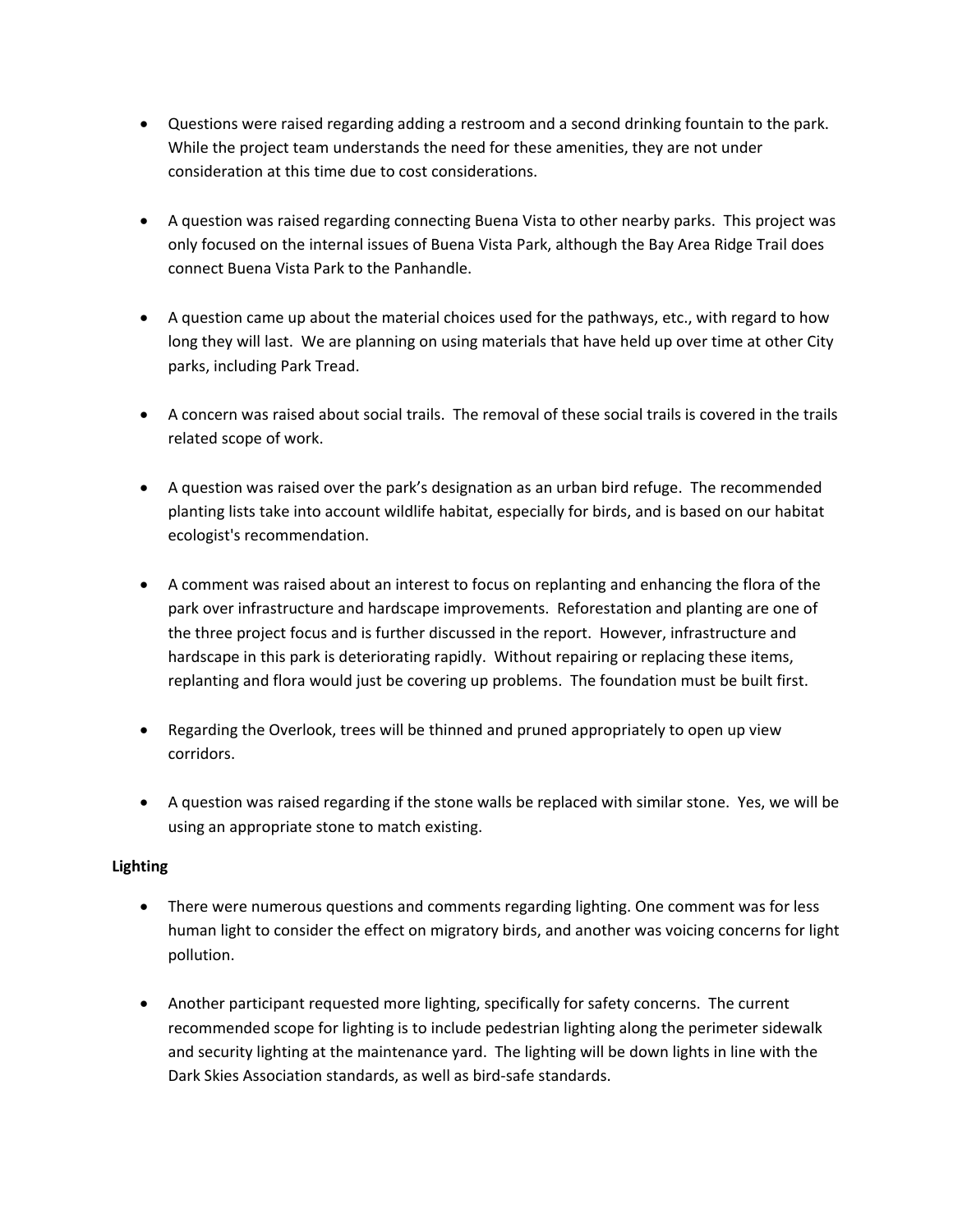## **Planting/Trees**

- There were numerous comments and requests for the use of native plants to be used. Through the guidance of a habitat and biodiversity consultant, the report includes biodiversity enhancement opportunities with native trees and perennials which will enhance wildlife habitat. The final report will include a recommended plant list. We will continue to work with the community on this issue once the projects receive funding.
- A question was raised if plants will survive if there is a drought. New planting material will need water to become established, but not as much later on. We took into consideration climate change and how the climate will be in 10-20 years. There has been a lot of irrigation enhancement in the last few years where irrigation and water usage were cut back and will help prepare the park for any drought situation.
- In response to the question of whether we can use automatic irrigation: there are existing automatic systems at the lawn area and the perimeter apron, however new automatic irrigation will not be added. For the interior of the park, gator bags will be used for trees during the establishment period and then leave the trees alone as they won't require much watering at that point. Quick couplers and mainlines will be added in order to have maintenance staff fill in the gator bags and irrigate manually if needed.
- Regarding forestry and tree removals, there will be a Forestry Report included in the Final Report which includes descriptions of trees that need to be removed. Once funding for forestry efforts has been identified, further analysis will take place to confirm trees that are slated to be removed and replaced.
- A comment was made regarding a number of trees that are currently showing stress and several others have died and been cut down in the past few months. RPD and BVNA is aware of trees that are in need of removal and that action will be taken as needed, even if the entire forestry component of this project is not funded.

### **Safety**

- Antisocial behavior in the park was brought up as a concern; specifically, the activities of the homeless population. This is an issue that the District Supervisor, RPD and BVNA has been working on for years, and it will remain a priority moving forward.
- The presence of coyotes was also raised as an issue. To the best of RPD's knowledge there have been one or two coyotes over recent years. RPD has been monitoring for coyotes and will continue to post notices of their presence in the park to alert people.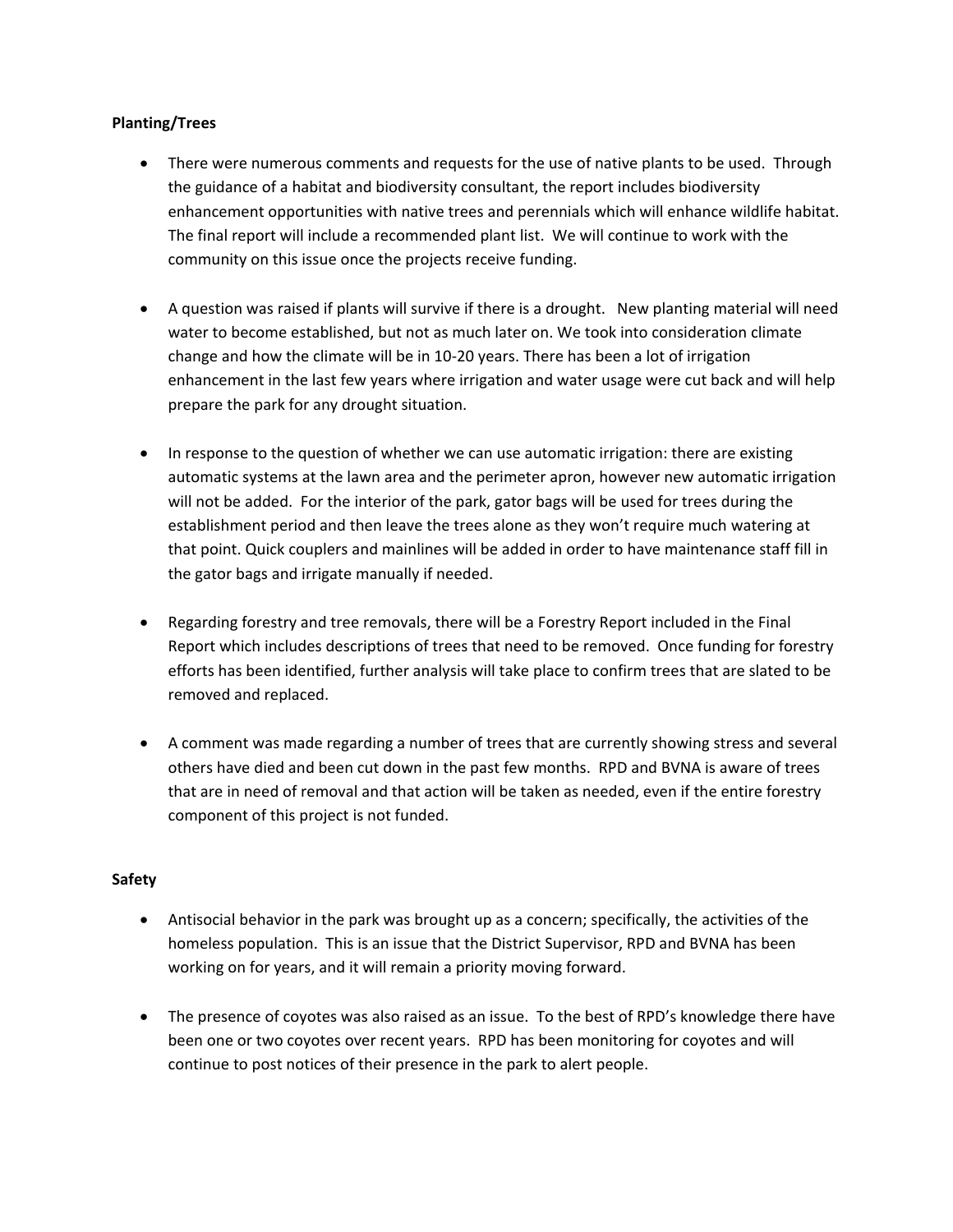• A question was raised regarding if SFPD can patrol the park. SFPD can respond to calls regarding the park and work with the community in regard to policing the park.

## **Construction/Schedule**

• Question: How long will the project take? How many years will it be? Response: The cost estimate assumes that construction will start in early 2023 and would span for over 4 years. Cost escalation in the cost estimate is based on assumed mid-point of construction, which is 2025, for all construction cost. The construction will be done in different phases as funding becomes available.

## **Priority Projects**

- A question was raised regarding the issue of excessive sheet flow of rainwater on paved surfaces during the storm. This will be addressed with new asphalt paving which will be crowned to divert water into infiltration devices from the pathways which will take care of the water management issues and decrease hard surface water sheet flowing into streets and gutters and causing erosion issues. A raised stone curb for the edging along the existing gutter is recommended and the deeper drainage gutter allows greater rainwater runoff capacity and mitigates overflow onto the paving.
- There were a couple comments regarding plans for the Central Overlook. Some people were positive about the improvements proposed and wanted to see more gathering spaces and seating areas in the park. Others commented that they wanted the overlook to be more natural looking and a meditative space with planting that would support habitat.

### **Dog Play Area**

• A couple of questions were raised about the dog park and if there was any plan to change off leash designations. The recommended improvements in the dog park are to stabilize the sandy soil in this area, including rainwater gardens and infiltration areas, low retaining walls to hold back soil. The report recommends rustic fence along the improved new trails and this would deter dogs from entering the sensitive vegetation areas. There has not been discussion around additional off leash dog play areas. Being that the park supports a lot of wildlife, it is not prudent to allow dogs to run off leash in areas where they could harm or be disruptive of this wildlife.